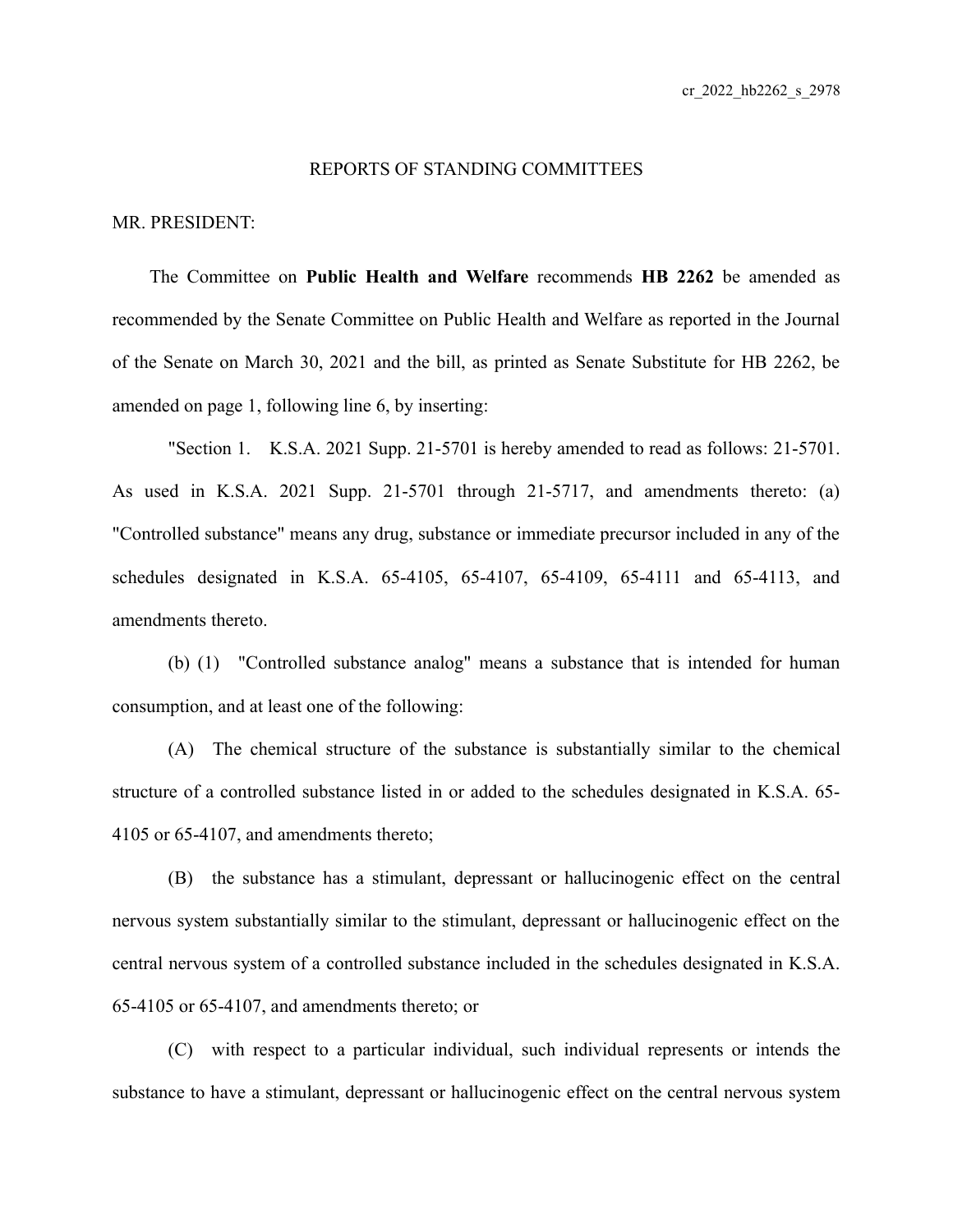substantially similar to the stimulant, depressant or hallucinogenic effect on the central nervous system of a controlled substance included in the schedules designated in K.S.A. 65-4105 or 65- 4107, and amendments thereto.

(2) "Controlled substance analog" does not include:

(A) A controlled substance;

(B) a substance for which there is an approved new drug application; or

(C) a substance with respect to which an exemption is in effect for investigational use by a particular person under section 505 of the federal food, drug, and cosmetic act, 21 U.S.C. § 355, to the extent conduct with respect to the substance is permitted by the exemption.

(c) "Cultivate" means the planting or promotion of growth of five or more plants that contain or can produce controlled substances.

(d) "Distribute" means the actual, constructive or attempted transfer from one person to another of some item whether or not there is an agency relationship. "Distribute" includes, but is not limited to, sale, offer for sale or any act that causes some item to be transferred from one person to another. "Distribute" does not include acts of administering, dispensing or prescribing a controlled substance as authorized by the pharmacy act of the state of Kansas, the uniform controlled substances act or otherwise authorized by law.

 $(e)$  (1) "Drug" means:

 $(1)(\underline{A})$  Substances recognized as drugs in the official United States pharmacopeia, official homeopathic pharmacopoeia of the United States or official national formulary or any supplement to any of them;

 $(2)(B)$  substances intended for use in the diagnosis, cure, mitigation, treatment or prevention of disease in humans or animals;

(3)(C) substances, other than food, intended to affect the structure or any function of the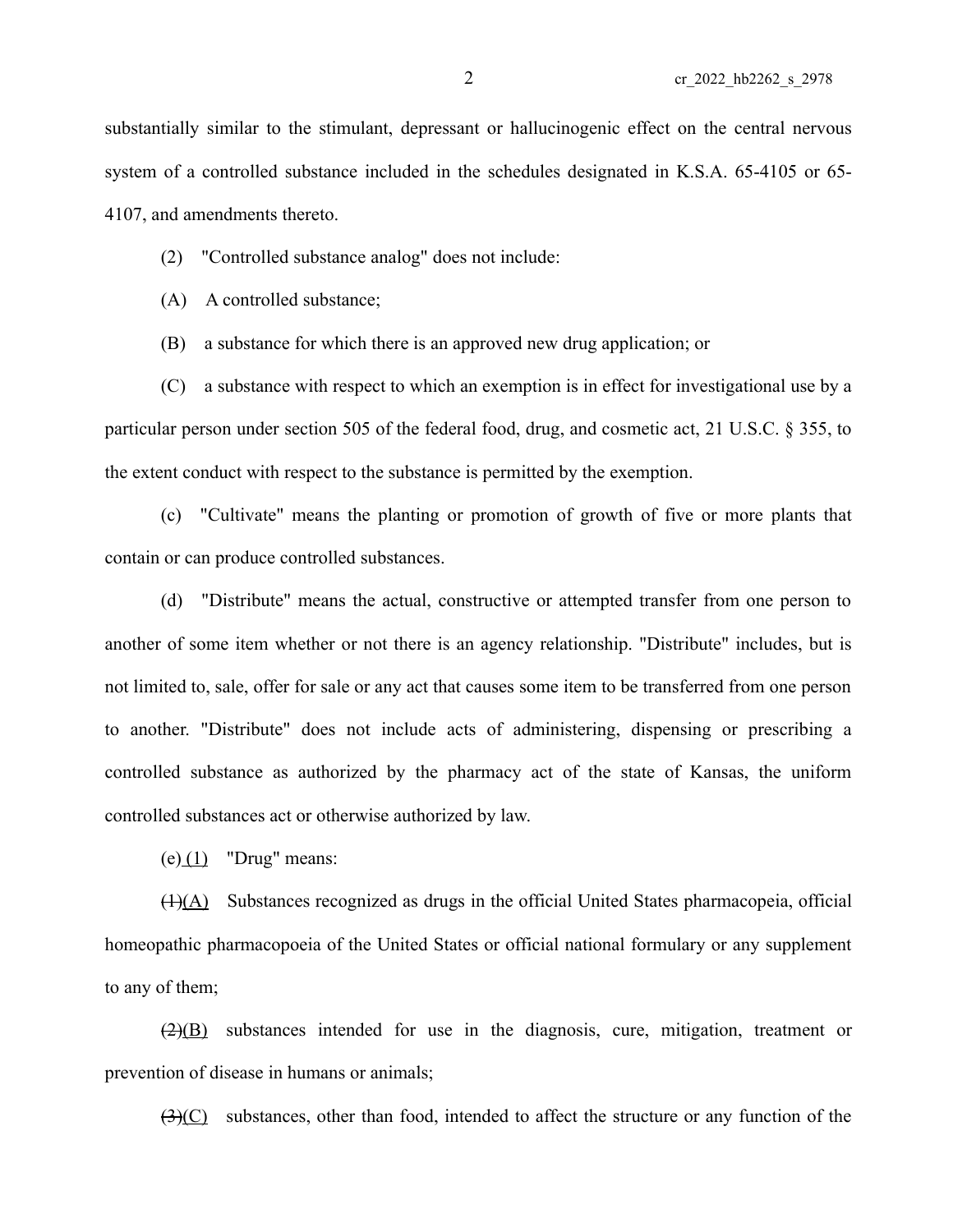body of humans or animals; and

 $\overline{(4)(D)}$  substances intended for use as a component of any article specified in-paragraph- $(1), (2)$  or  $(3)$  subparagraph  $(A)$ ,  $(B)$  or  $(C)$ .

It(2) "Drug" does not include devices or their components, parts or accessories.

(f) "Drug paraphernalia" means all equipment and materials of any kind that are used, or primarily intended or designed for use in planting, propagating, cultivating, growing, harvesting, manufacturing, compounding, converting, producing, processing, preparing, testing, analyzing, packaging, repackaging, storing, containing, concealing, injecting, ingesting, inhaling or otherwise introducing into the human body a controlled substance and in violation of this act. "Drug paraphernalia" shall include, but is not limited to:

(1) Kits used or intended for use in planting, propagating, cultivating, growing or harvesting any species of plant that is a controlled substance or from which a controlled substance can be derived;

(2) kits used or intended for use in manufacturing, compounding, converting, producing, processing or preparing controlled substances;

(3) isomerization devices used or intended for use in increasing the potency of any species of plant that is a controlled substance;

(4) testing equipment used or intended for use in identifying or in analyzing the strength, effectiveness or purity of controlled substances;

(5) scales and balances used or intended for use in weighing or measuring controlled substances;

(6) diluents and adulterants, including, but not limited to, quinine hydrochloride, mannitol, mannite, dextrose and lactose that are used or intended for use in cutting controlled substances;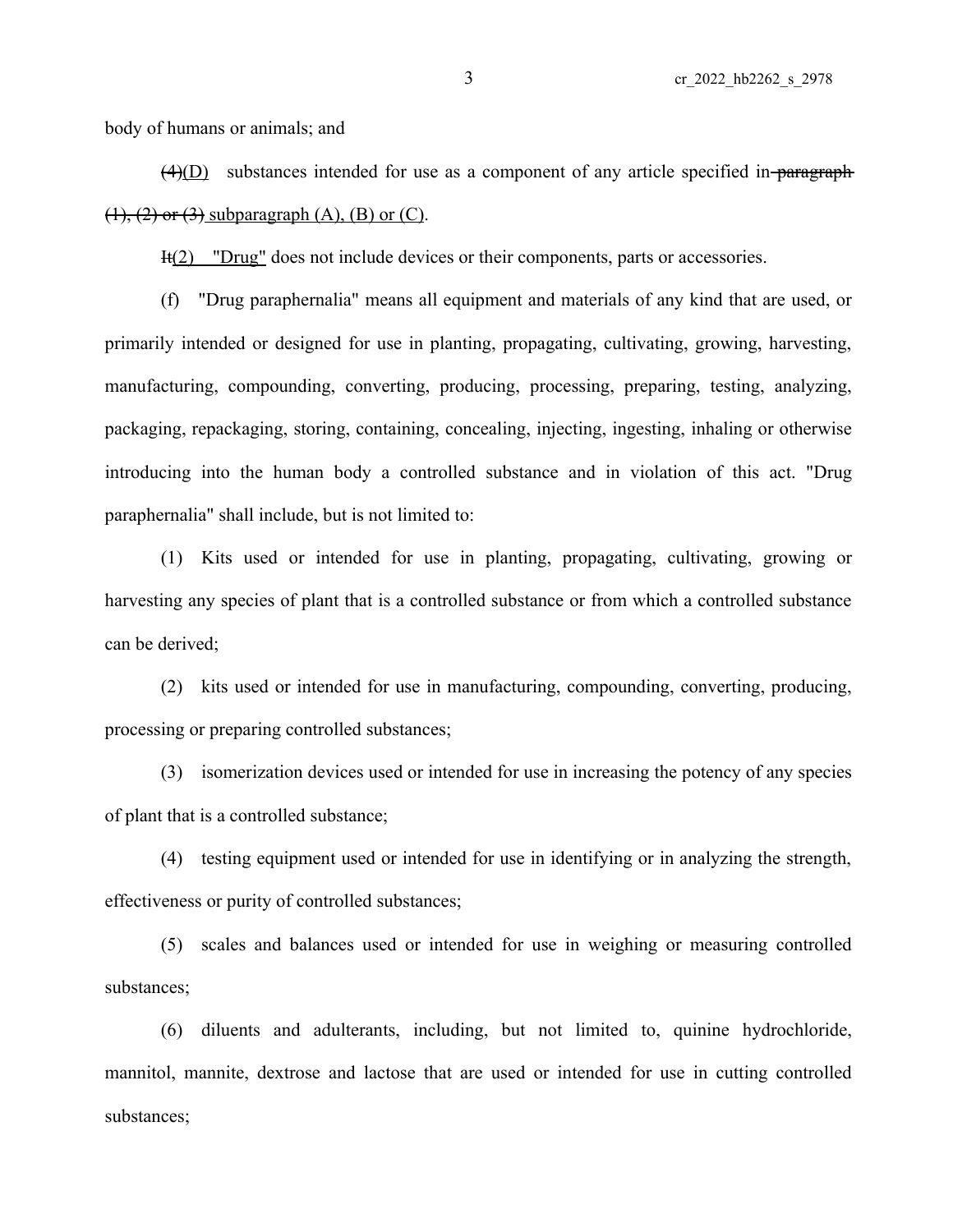(7) separation gins and sifters used or intended for use in removing twigs and seeds from or otherwise cleaning or refining marijuana;

(8) blenders, bowls, containers, spoons and mixing devices used or intended for use in compounding controlled substances;

(9) capsules, balloons, envelopes, bags and other containers used or intended for use in packaging small quantities of controlled substances;

(10) containers and other objects used or intended for use in storing or concealing controlled substances;

(11) hypodermic syringes, needles and other objects used or intended for use in parenterally injecting controlled substances into the human body;

(12) objects used or primarily intended or designed for use in ingesting, inhaling or otherwise introducing marijuana, cocaine, hashish, hashish oil, phencyclidine (PCP), methamphetamine or amphetamine into the human body, such as:

(A) Metal, wooden, acrylic, glass, stone, plastic or ceramic pipes with or without screens, permanent screens, hashish heads or punctured metal bowls;

(B) water pipes, bongs or smoking pipes designed to draw smoke through water or another cooling device;

(C) carburetion pipes, glass or other heat resistant tubes or any other device used, intended to be used or designed to be used to cause vaporization of a controlled substance for inhalation;

(D) smoking and carburetion masks;

(E) roach clips, objects used to hold burning material, such as a marijuana cigarette, that has become too small or too short to be held in the hand;

(F) miniature cocaine spoons and cocaine vials;

(G) chamber smoking pipes;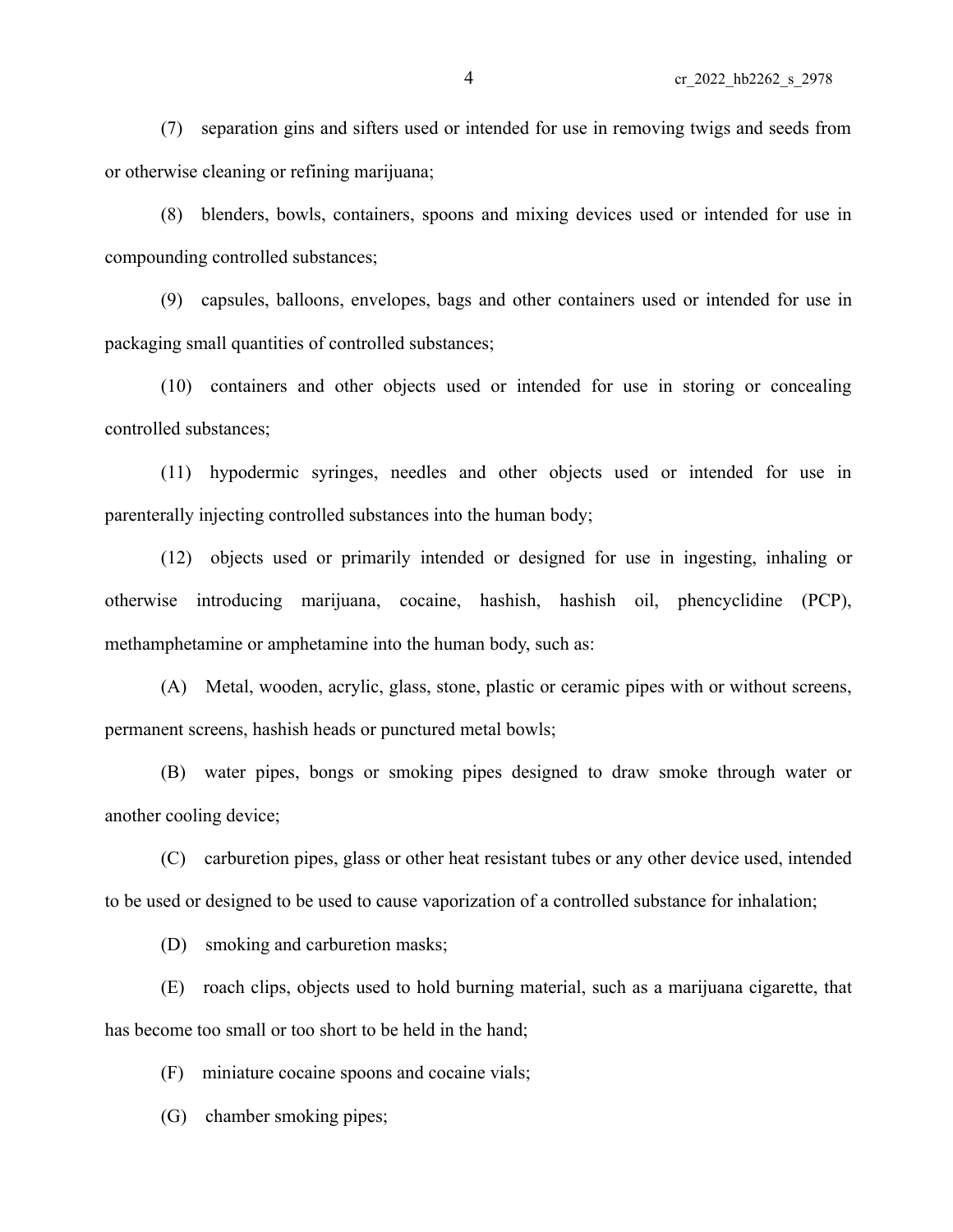- (H) carburetor smoking pipes;
- (I) electric smoking pipes;
- (J) air-driven smoking pipes;
- (K) chillums;
- (L) bongs;
- (M) ice pipes or chillers;
- (N) any smoking pipe manufactured to disguise its intended purpose;
- (O) wired cigarette papers; or
- (P) cocaine freebase kits.

"Drug paraphernalia" shall not include any products, chemicals or materials described in K.S.A. 2021 Supp. 21-5709(a), and amendments thereto.

(g) "Immediate precursor" means a substance that the state board of pharmacy has found to be and by rules and regulations designates as being the principal compound commonly used or produced primarily for use and that is an immediate chemical intermediary used or likely to be used in the manufacture of a controlled substance, the control of which is necessary to prevent, curtail or limit manufacture.

(h) "Isomer" means all enantiomers and diastereomers.

(i) "Manufacture" means the production, preparation, propagation, compounding, conversion or processing of a controlled substance either directly or indirectly or by extraction from substances of natural origin or independently by means of chemical synthesis or by a combination of extraction and chemical synthesis. "Manufacture" does not include:

(1) The preparation or compounding of a controlled substance by an individual for the individual's own lawful use or the preparation, compounding, packaging or labeling of a controlled substance: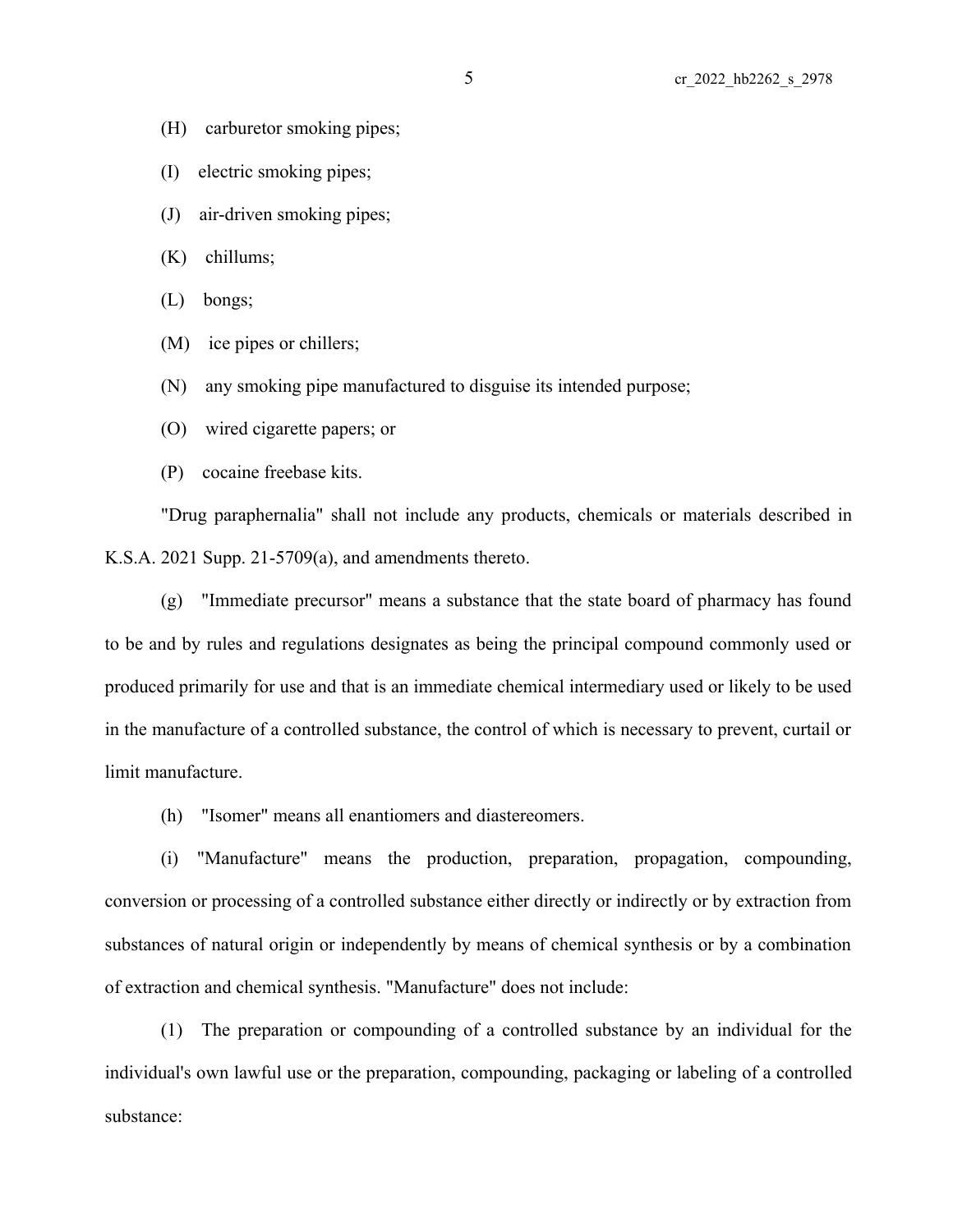(A) By a practitioner or the practitioner's agent pursuant to a lawful order of a practitioner as an incident to the practitioner's administering or dispensing of a controlled substance in the course of the practitioner's professional practice; or

(B) by a practitioner or by the practitioner's authorized agent under such practitioner's supervision for the purpose of or as an incident to research, teaching or chemical analysis or by a pharmacist or medical care facility as an incident to dispensing of a controlled substance; or

(2) the addition of diluents or adulterants, including, but not limited to, quinine hydrochloride, mannitol, mannite, dextrose or lactose that are intended for use in cutting a controlled substance.

(j) "Marijuana" means all parts of all varieties of the plant Cannabis whether growing or not, the seeds thereof, the resin extracted from any part of the plant and every compound, manufacture, salt, derivative, mixture or preparation of the plant, its seeds or resin. "Marijuana" does not include:

(1) The mature stalks of the plant, fiber produced from the stalks, oil or cake made from the seeds of the plant, any other compound, manufacture, salt, derivative, mixture or preparation of the mature stalks, except the resin extracted therefrom, fiber, oil or cake or the sterilized seed of the plant that is incapable of germination;

(2) any substance listed in schedules II through V of the uniform controlled substances act;

(3) drug products approved by the United States food and drug administration as of the effective date of this act;

(4) cannabidiol (other trade name: 2-[(3-methyl-6-(1-methylethenyl)-2-cyclohexen-1-yl]- 5-pentyl-1,3-benzenediol); or

(4)(5) industrial hemp as defined in K.S.A. 2021 Supp. 2-3901, and amendments thereto,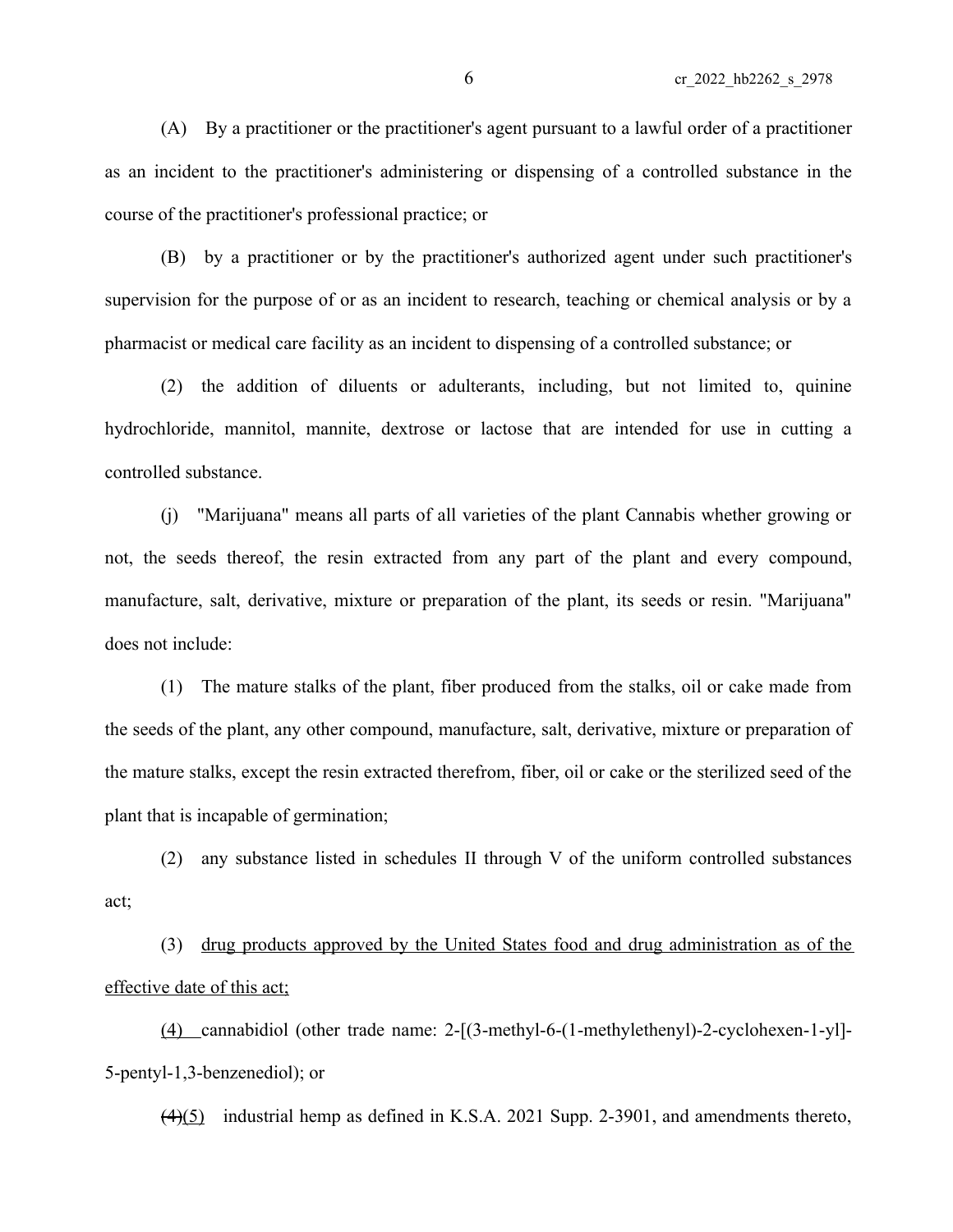when cultivated, produced, possessed or used for activities authorized by the commercial industrial hemp act.

(k) "Minor" means a person under 18 years of age.

(l) "Narcotic drug" means any of the following whether produced directly or indirectly by extraction from substances of vegetable origin or independently by means of chemical synthesis or by a combination of extraction and chemical synthesis:

(1) Opium and opiate and any salt, compound, derivative or preparation of opium or opiate;

(2) any salt, compound, isomer, derivative or preparation thereof that is chemically equivalent or identical with any of the substances referred to in paragraph (1) but not including the isoquinoline alkaloids of opium;

(3) opium poppy and poppy straw;

(4) coca leaves and any salt, compound, derivative or preparation of coca leaves and any salt, compound, isomer, derivative or preparation thereof that is chemically equivalent or identical with any of these substances, but not including decocainized coca leaves or extractions of coca leaves that do not contain cocaine or ecgonine.

(m) "Opiate" means any substance having an addiction-forming or addiction-sustaining liability similar to morphine or being capable of conversion into a drug having addiction-forming or addiction-sustaining liability. "Opiate" does not include, unless specifically designated as controlled under K.S.A. 65-4102, and amendments thereto, the dextrorotatory isomer of 3-methoxy-nmethylmorphinan and its salts (dextromethorphan). "Opiate" does include its racemic and levorotatory forms.

(n) "Opium poppy" means the plant of the species Papaver somniferum l. except its seeds.

(o) "Person" means an individual, corporation, government or governmental subdivision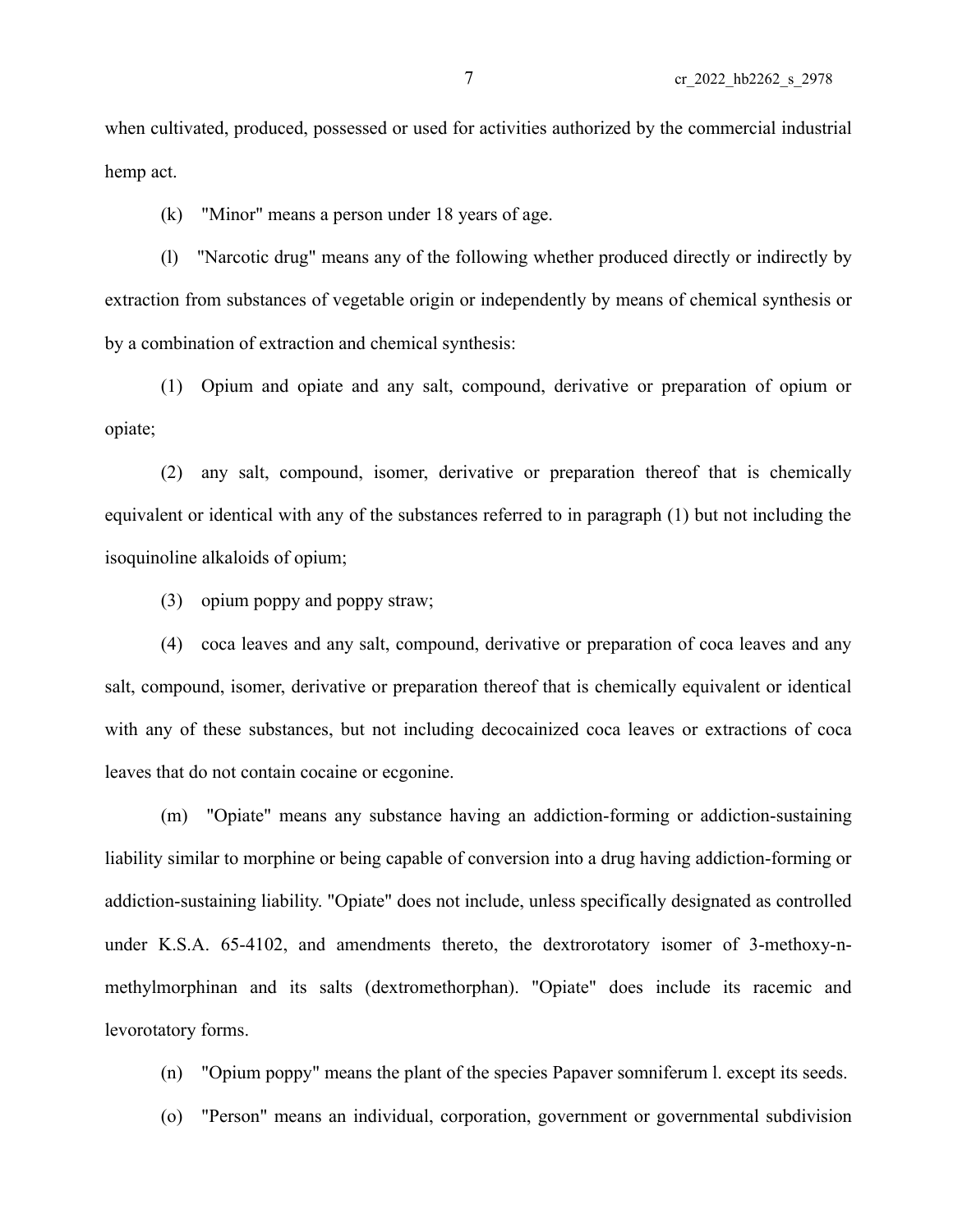or agency, business trust, estate, trust, partnership, association or any other legal entity.

(p) "Poppy straw" means all parts, except the seeds, of the opium poppy, after mowing.

(q) "Possession" means having joint or exclusive control over an item with knowledge of and intent to have such control or knowingly keeping some item in a place where the person has some measure of access and right of control.

(r) "School property" means property upon which is located a structure used by a unified school district or an accredited nonpublic school for student instruction or attendance or extracurricular activities of pupils enrolled in kindergarten or any of the grades one through 12. This definition shall not be construed as requiring that school be in session or that classes are actually being held at the time of the offense or that children must be present within the structure or on the property during the time of any alleged criminal act. If the structure or property meets the above definition, the actual use of that structure or property at the time alleged shall not be a defense to the crime charged or the sentence imposed.

(s) "Simulated controlled substance" means any product that identifies itself by a common name or slang term associated with a controlled substance and that indicates on its label or accompanying promotional material that the product simulates the effect of a controlled substance.

Sec. 2. K.S.A. 2021 Supp. 65-4101 is hereby amended to read as follows: 65-4101. As used in this act: (a) "Administer" means the direct application of a controlled substance, whether by injection, inhalation, ingestion or any other means, to the body of a patient or research subject by:

(1) A practitioner or pursuant to the lawful direction of a practitioner; or

(2) the patient or research subject at the direction and in the presence of the practitioner.

(b) "Agent" means an authorized person who acts on behalf of or at the direction of a manufacturer, distributor or dispenser. It does not include a common carrier, public warehouseman or employee of the carrier or warehouseman.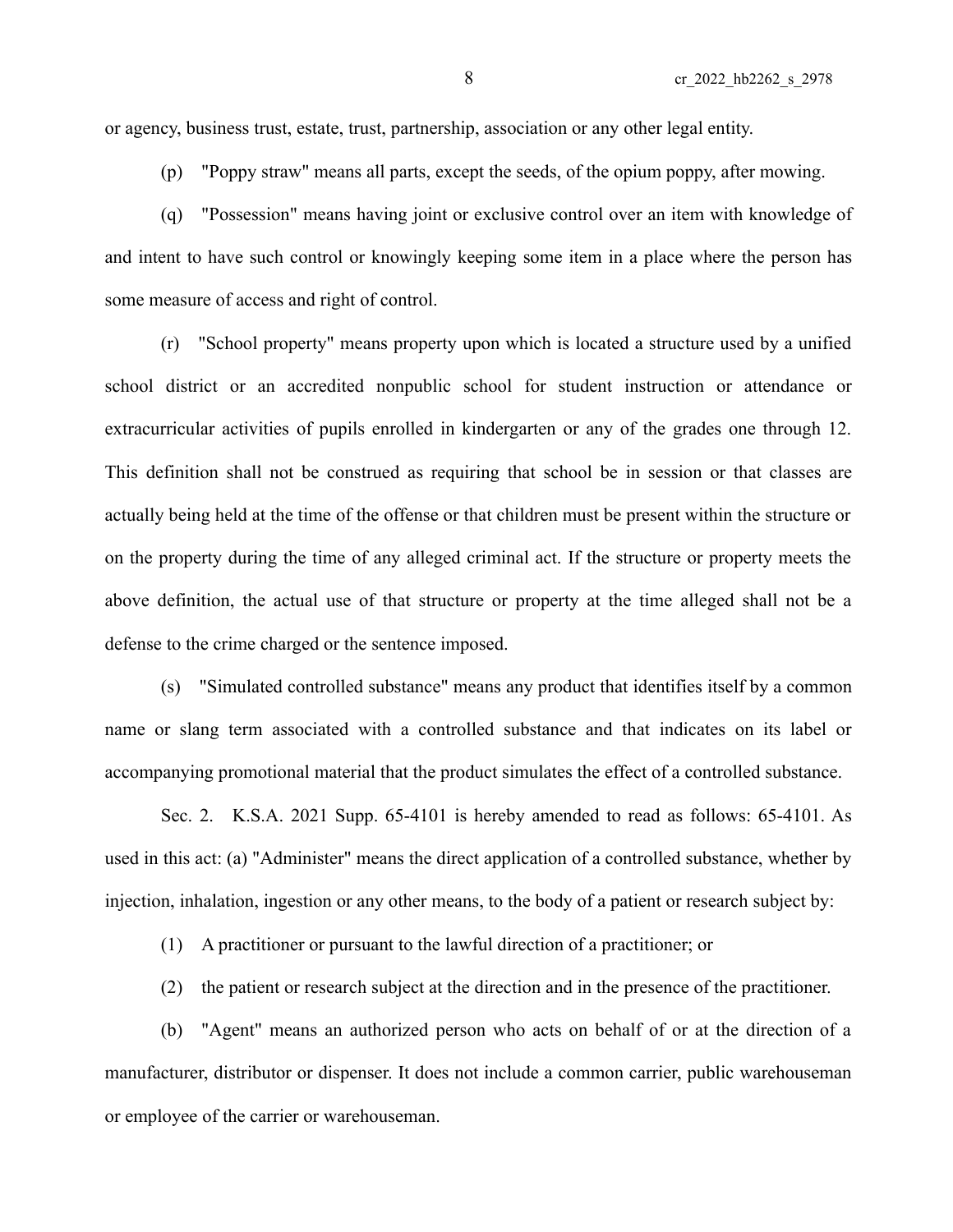(c) "Application service provider" means an entity that sells electronic prescription or pharmacy prescription applications as a hosted service where the entity controls access to the application and maintains the software and records on its server.

(d) "Board" means the state board of pharmacy.

(e) "Bureau" means the bureau of narcotics and dangerous drugs, United States department of justice, or its successor agency.

(f) "Controlled substance" means any drug, substance or immediate precursor included in any of the schedules designated in K.S.A. 65-4105, 65-4107, 65-4109, 65-4111 and 65-4113, and amendments thereto.

(g) (1) "Controlled substance analog" means a substance that is intended for human consumption, and at least one of the following:

(A) The chemical structure of the substance is substantially similar to the chemical structure of a controlled substance listed in or added to the schedules designated in K.S.A. 65-4105 or 65-4107, and amendments thereto;

(B) the substance has a stimulant, depressant or hallucinogenic effect on the central nervous system substantially similar to the stimulant, depressant or hallucinogenic effect on the central nervous system of a controlled substance included in the schedules designated in K.S.A. 65- 4105 or 65-4107, and amendments thereto; or

(C) with respect to a particular individual, such individual represents or intends the substance to have a stimulant, depressant or hallucinogenic effect on the central nervous system substantially similar to the stimulant, depressant or hallucinogenic effect on the central nervous system of a controlled substance included in the schedules designated in K.S.A. 65-4105 or 65- 4107, and amendments thereto.

(2) "Controlled substance analog" does not include: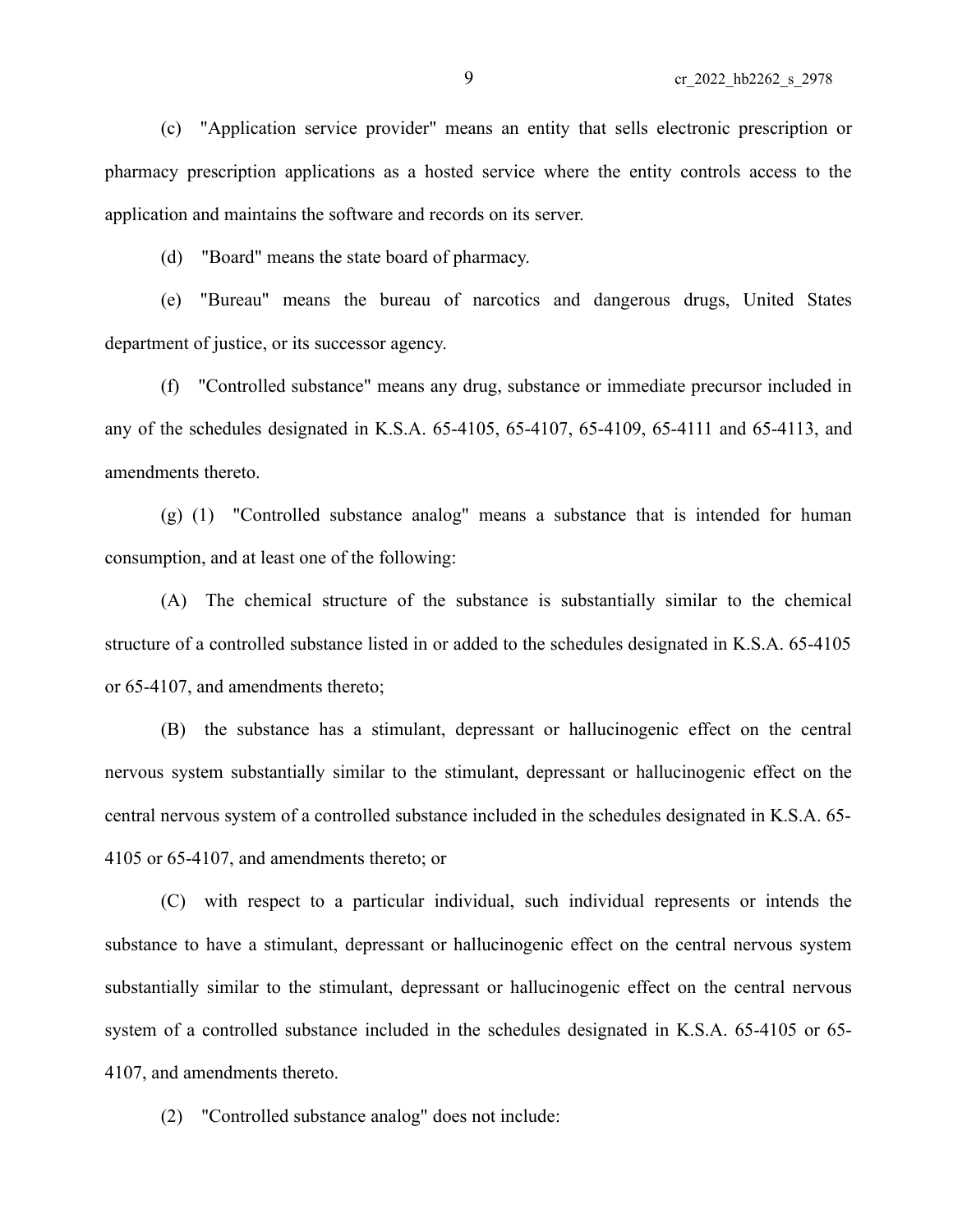(A) A controlled substance;

(B) a substance for which there is an approved new drug application; or

(C) a substance with respect to which an exemption is in effect for investigational use by a particular person under section 505 of the federal food, drug and cosmetic act, 21 U.S.C. § 355, to the extent conduct with respect to the substance is permitted by the exemption.

(h) "Counterfeit substance" means a controlled substance that, or the container or labeling of which, without authorization bears the trademark, trade name or other identifying mark, imprint, number or device or any likeness thereof of a manufacturer, distributor or dispenser other than the person who in fact manufactured, distributed or dispensed the substance.

(i) "Cultivate" means the planting or promotion of growth of five or more plants that contain or can produce controlled substances.

(j) "DEA" means the U.S. department of justice, drug enforcement administration.

(k) "Deliver" or "delivery" means the actual, constructive or attempted transfer from one person to another of a controlled substance, whether or not there is an agency relationship.

(l) "Dispense" means to deliver a controlled substance to an ultimate user or research subject by or pursuant to the lawful order of a practitioner, including the packaging, labeling or compounding necessary to prepare the substance for that delivery, or pursuant to the prescription of a mid-level practitioner.

(m) "Dispenser" means a practitioner or pharmacist who dispenses, or a physician assistant who has authority to dispense prescription-only drugs in accordance with K.S.A. 65- 28a08(b), and amendments thereto.

(n) "Distribute" means to deliver other than by administering or dispensing a controlled substance.

(o) "Distributor" means a person who distributes.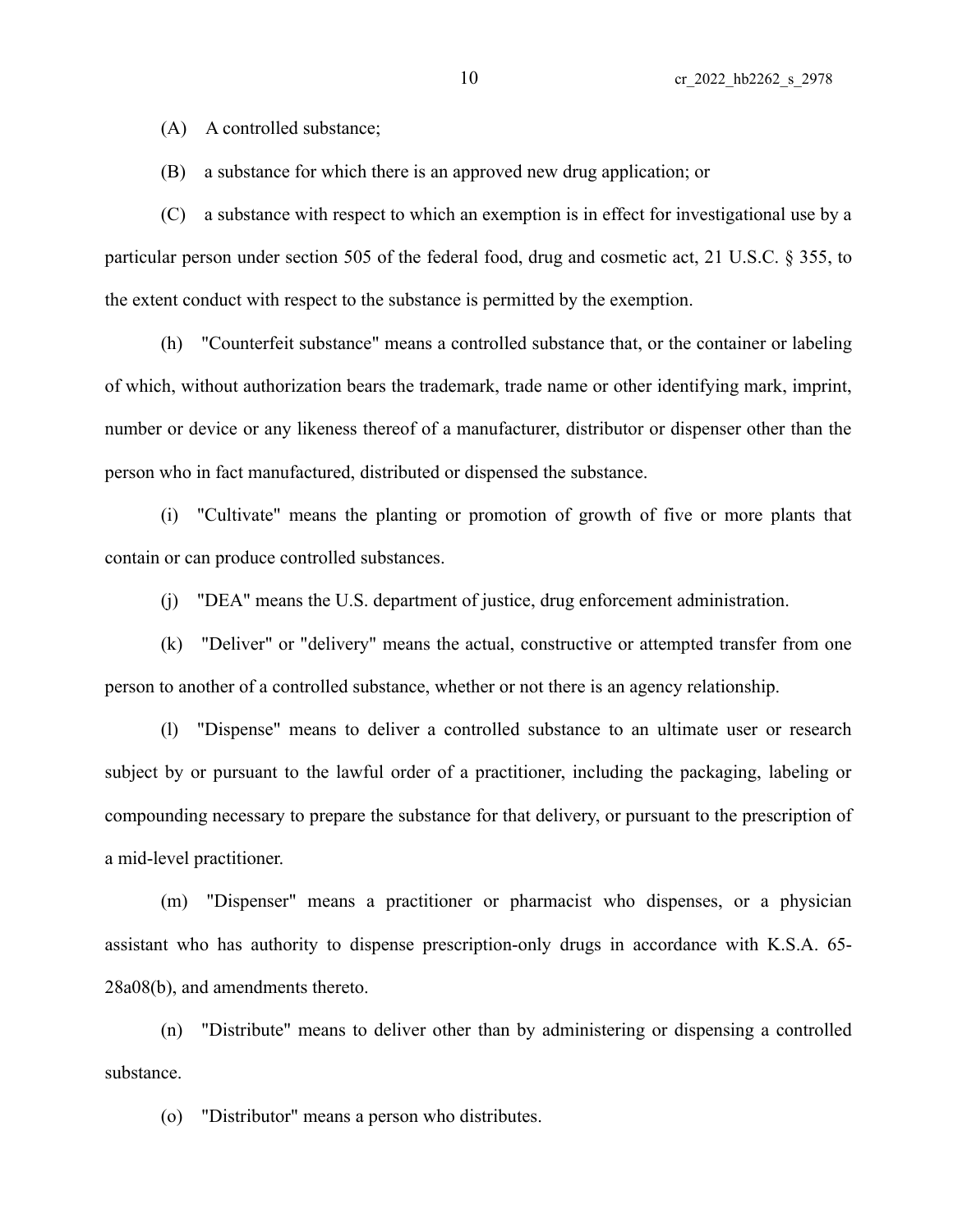$(p)(1)$  "Drug" means:

 $(H)(A)$  Substances recognized as drugs in the official United States pharmacopeia, official homeopathic pharmacopoeia of the United States or official national formulary or any supplement to any of them;

 $\left(\frac{2}{B}\right)$  substances intended for use in the diagnosis, cure, mitigation, treatment or prevention of disease in human or animals;

(3)(C) substances (other than food) intended to affect the structure or any function of the body of human or animals; and

 $(4)(D)$  substances intended for use as a component of any article specified in-paragraph  $(1), (2)$  or  $(3)$  subparagraph  $(A)$ ,  $(B)$  or  $(C)$ .

It(2) "Drug" does not include devices or their components, parts or accessories.

(q) "Immediate precursor" means a substance that the board has found to be and by rule and regulation designates as being the principal compound commonly used or produced primarily for use and that is an immediate chemical intermediary used or likely to be used in the manufacture of a controlled substance, the control of which is necessary to prevent, curtail or limit manufacture.

(r) "Electronic prescription" means an electronically prepared prescription that is authorized and transmitted from the prescriber to the pharmacy by means of electronic transmission.

(s) "Electronic prescription application" means software that is used to create electronic prescriptions and that is intended to be installed on the prescriber's computers and servers where access and records are controlled by the prescriber.

(t) "Electronic signature" means a confidential personalized digital key, code, number or other method for secure electronic data transmissions that identifies a particular person as the source of the message, authenticates the signatory of the message and indicates the person's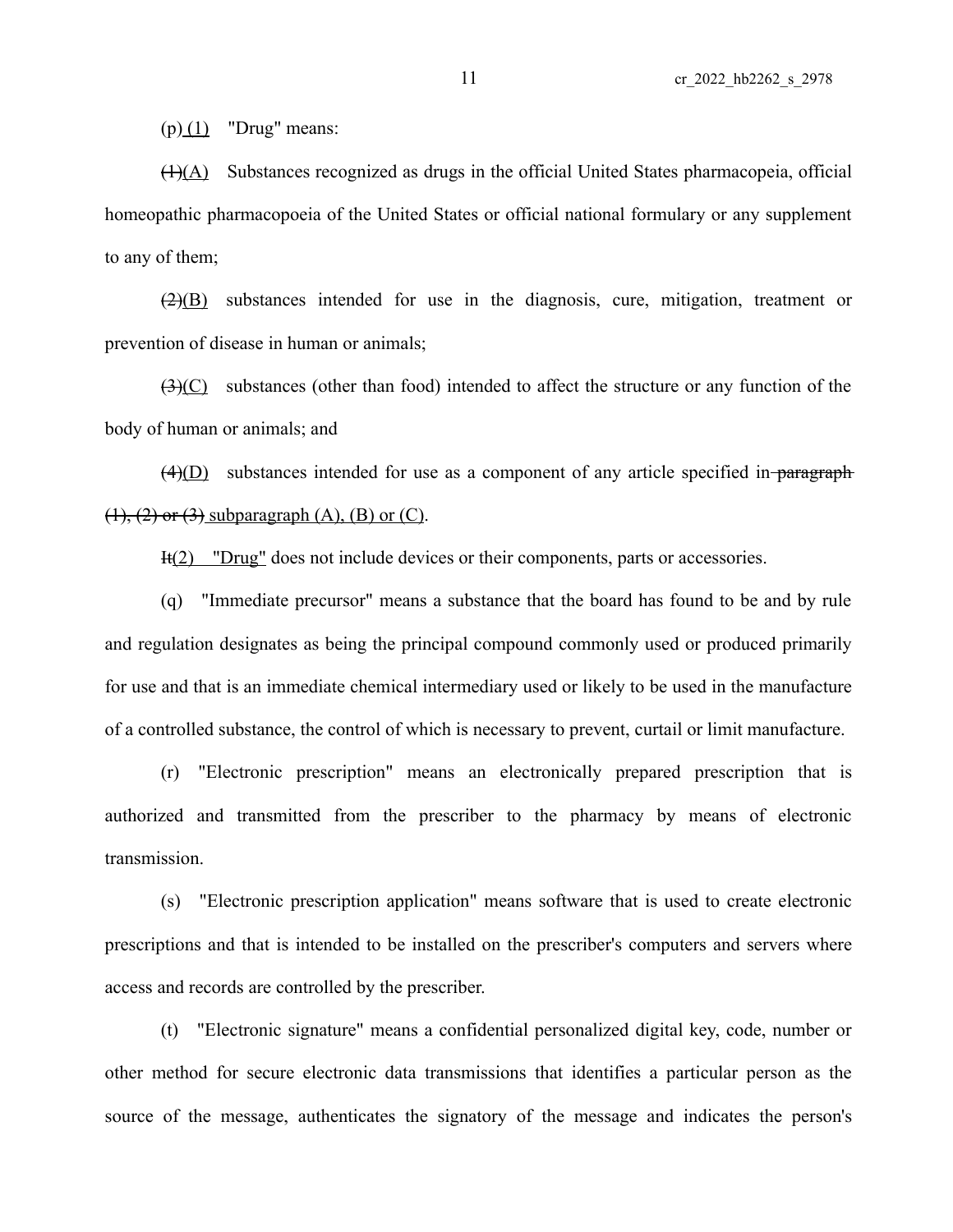approval of the information contained in the transmission.

(u) "Electronic transmission" means the transmission of an electronic prescription, formatted as an electronic data file, from a prescriber's electronic prescription application to a pharmacy's computer, where the data file is imported into the pharmacy prescription application.

(v) "Electronically prepared prescription" means a prescription that is generated using an electronic prescription application.

(w) "Facsimile transmission" or "fax transmission" means the transmission of a digital image of a prescription from the prescriber or the prescriber's agent to the pharmacy. "Facsimile transmission" includes, but is not limited to, transmission of a written prescription between the prescriber's fax machine and the pharmacy's fax machine; transmission of an electronically prepared prescription from the prescriber's electronic prescription application to the pharmacy's fax machine, computer or printer; or transmission of an electronically prepared prescription from the prescriber's fax machine to the pharmacy's fax machine, computer or printer.

(x) "Intermediary" means any technology system that receives and transmits an electronic prescription between the prescriber and the pharmacy.

(y) "Isomer" means all enantiomers and diastereomers.

(z) "Manufacture" means the production, preparation, propagation, compounding, conversion or processing of a controlled substance either directly or indirectly or by extraction from substances of natural origin or independently by means of chemical synthesis or by a combination of extraction and chemical synthesis and includes any packaging or repackaging of the substance or labeling or relabeling of its container, except that this term does not include the preparation or compounding of a controlled substance by an individual for the individual's own lawful use or the preparation, compounding, packaging or labeling of a controlled substance:

(1) By a practitioner or the practitioner's agent pursuant to a lawful order of a practitioner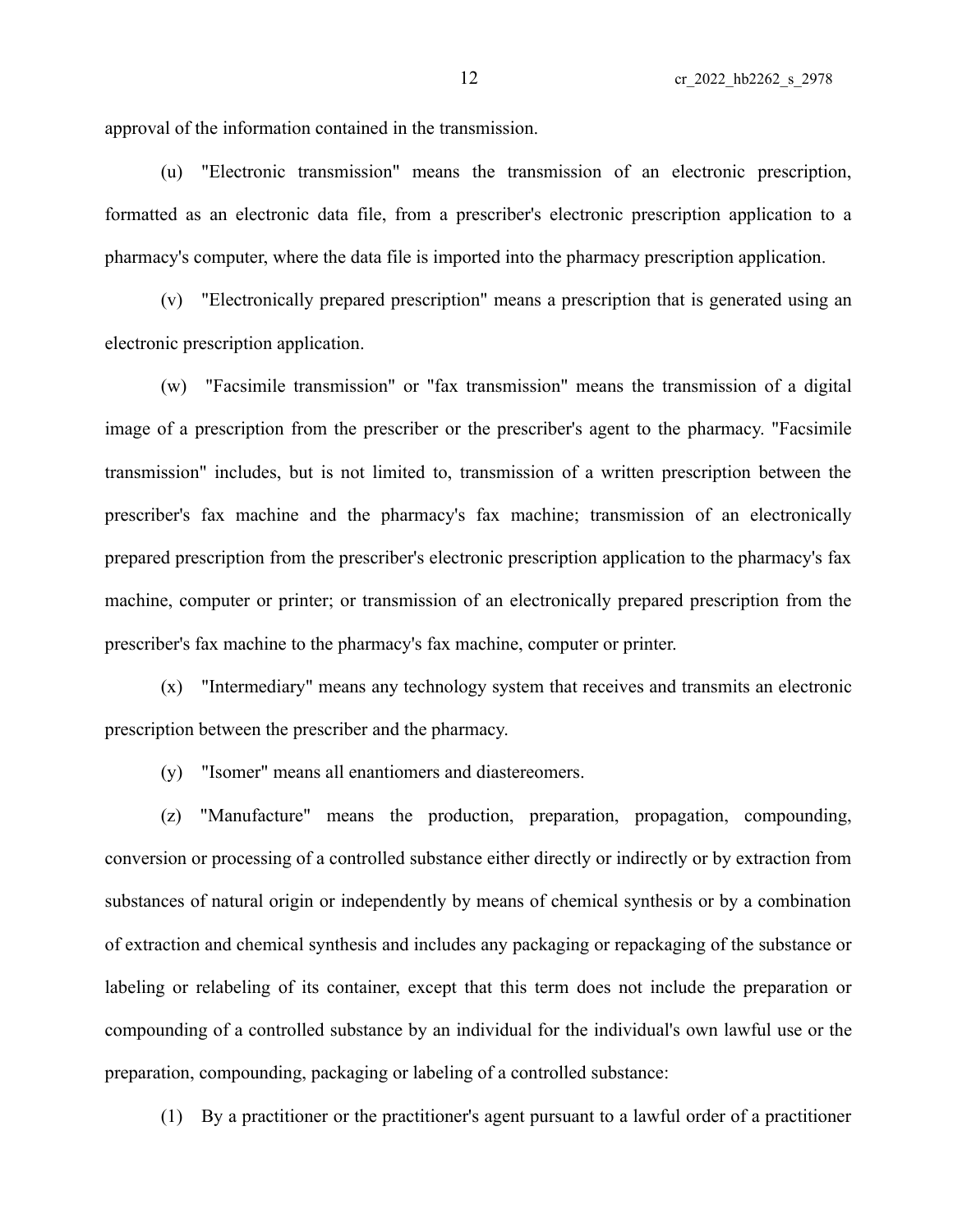as an incident to the practitioner's administering or dispensing of a controlled substance in the course of the practitioner's professional practice; or

(2) by a practitioner or by the practitioner's authorized agent under such practitioner's supervision for the purpose of or as an incident to research, teaching or chemical analysis or by a pharmacist or medical care facility as an incident to dispensing of a controlled substance.

(aa) "Marijuana" means all parts of all varieties of the plant Cannabis whether growing or not, the seeds thereof, the resin extracted from any part of the plant and every compound, manufacture, salt, derivative, mixture or preparation of the plant, its seeds or resin. It does not include:

(1) The mature stalks of the plant, fiber produced from the stalks, oil or cake made from the seeds of the plant, any other compound, manufacture, salt, derivative, mixture or preparation of the mature stalks, except the resin extracted therefrom, fiber, oil or cake or the sterilized seed of the plant that is incapable of germination;

(2) any substance listed in schedules II through V of the uniform controlled substances act;

(3) drug products approved by the United States food and drug administration as of the effective date of this act;

(4) cannabidiol (other trade name: 2-[(3-methyl-6-(1-methylethenyl)-2-cyclohexen-1-yl]- 5-pentyl-1,3-benzenediol); or

(4)(5) industrial hemp as defined in K.S.A. 2021 Supp. 2-3901, and amendments thereto, when cultivated, produced, possessed or used for activities authorized by the commercial industrial hemp act.

(bb) "Medical care facility" shall have the meaning ascribed to that term in K.S.A. 65-425, and amendments thereto.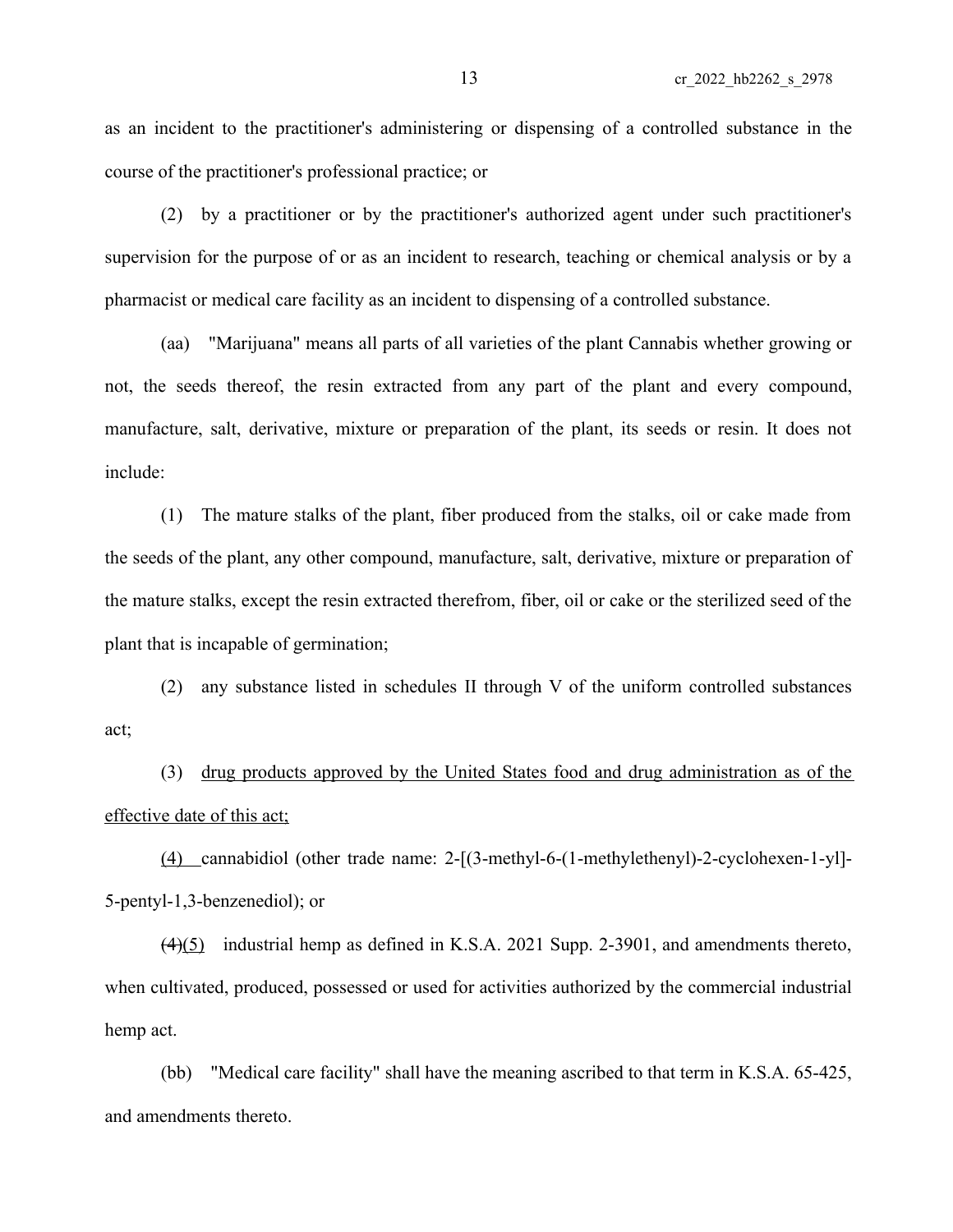(cc) "Mid-level practitioner" means a certified nurse-midwife engaging in the independent practice of midwifery under the independent practice of midwifery act, an advanced practice registered nurse issued a license pursuant to K.S.A. 65-1131, and amendments thereto, who has authority to prescribe drugs pursuant to a written protocol with a responsible physician under K.S.A. 65-1130, and amendments thereto, or a physician assistant licensed under the physician assistant licensure act who has authority to prescribe drugs pursuant to a written agreement with a supervising physician under K.S.A. 65-28a08, and amendments thereto.

(dd) "Narcotic drug" means any of the following whether produced directly or indirectly by extraction from substances of vegetable origin or independently by means of chemical synthesis or by a combination of extraction and chemical synthesis:

(1) Opium and opiate and any salt, compound, derivative or preparation of opium or opiate;

(2) any salt, compound, isomer, derivative or preparation thereof that is chemically equivalent or identical with any of the substances referred to in paragraph (1) but not including the isoquinoline alkaloids of opium;

(3) opium poppy and poppy straw;

(4) coca leaves and any salt, compound, derivative or preparation of coca leaves, and any salt, compound, isomer, derivative or preparation thereof that is chemically equivalent or identical with any of these substances, but not including decocainized coca leaves or extractions of coca leaves that do not contain cocaine or ecgonine.

(ee) "Opiate" means any substance having an addiction-forming or addiction-sustaining liability similar to morphine or being capable of conversion into a drug having addiction-forming or addiction-sustaining liability. It does not include, unless specifically designated as controlled under K.S.A. 65-4102, and amendments thereto, the dextrorotatory isomer of 3-methoxy-n-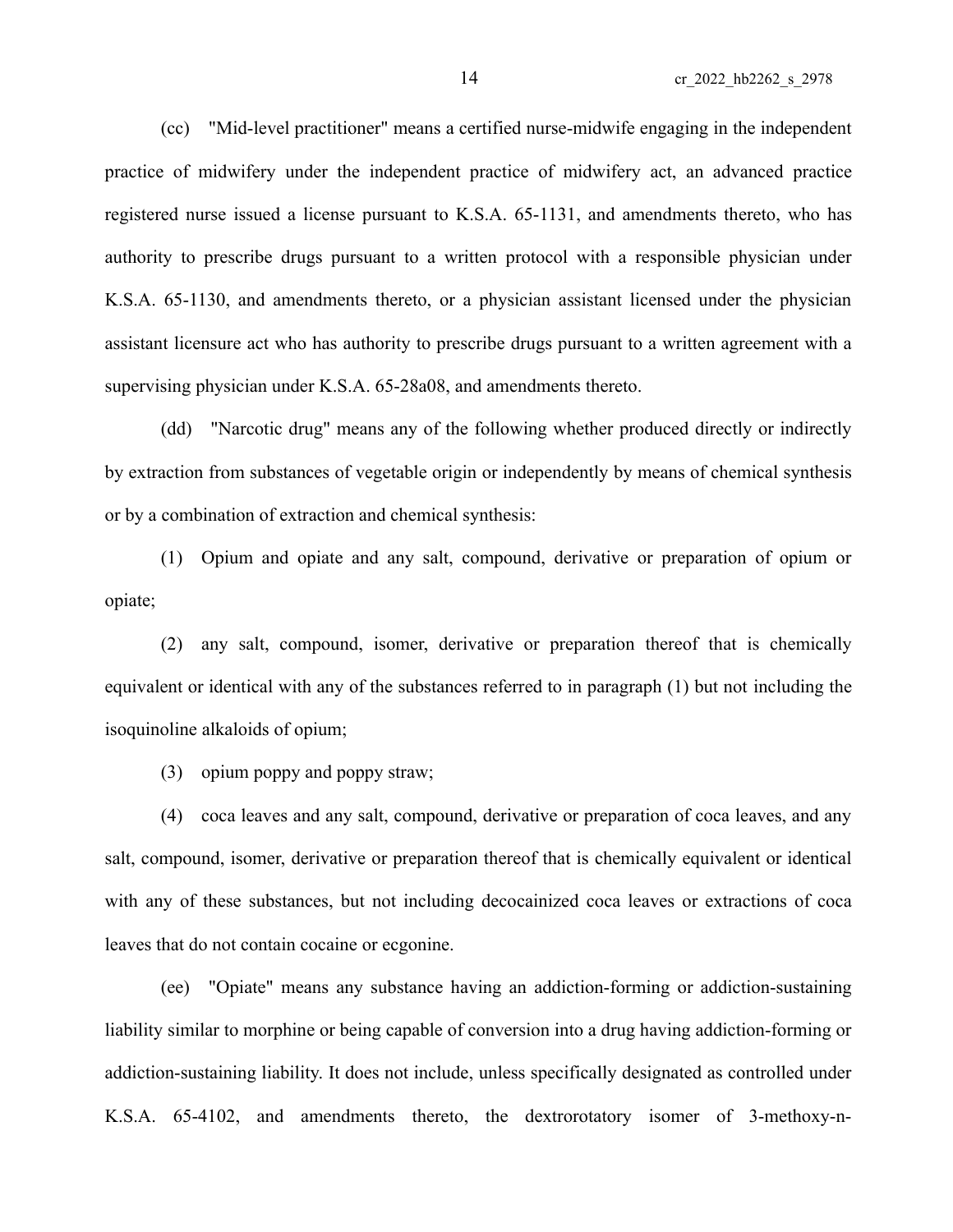methylmorphinan and its salts (dextromethorphan). It does include its racemic and levorotatory forms.

(ff) "Opium poppy" means the plant of the species Papaver somniferum l. except its seeds.

(gg) "Person" means an individual, corporation, government, or governmental subdivision or agency, business trust, estate, trust, partnership or association or any other legal entity.

(hh) "Pharmacist" means any natural person licensed under K.S.A. 65-1625 et seq., and amendments thereto, to practice pharmacy.

(ii) "Pharmacist intern" means: (1) A student currently enrolled in an accredited pharmacy program; (2) a graduate of an accredited pharmacy program serving such person's internship; or (3) a graduate of a pharmacy program located outside of the United States that is not accredited and who had successfully passed equivalency examinations approved by the board.

(jj) "Pharmacy prescription application" means software that is used to process prescription information, is installed on a pharmacy's computers and servers, and is controlled by the pharmacy.

(kk) "Poppy straw" means all parts, except the seeds, of the opium poppy, after mowing.

(ll) "Practitioner" means a person licensed to practice medicine and surgery, dentist, podiatrist, veterinarian, optometrist, or scientific investigator or other person authorized by law to use a controlled substance in teaching or chemical analysis or to conduct research with respect to a controlled substance.

(mm) "Prescriber" means a practitioner or a mid-level practitioner.

(nn) "Production" includes the manufacture, planting, cultivation, growing or harvesting of a controlled substance.

(oo) "Readily retrievable" means that records kept by automatic data processing applications or other electronic or mechanized recordkeeping systems can be separated out from all